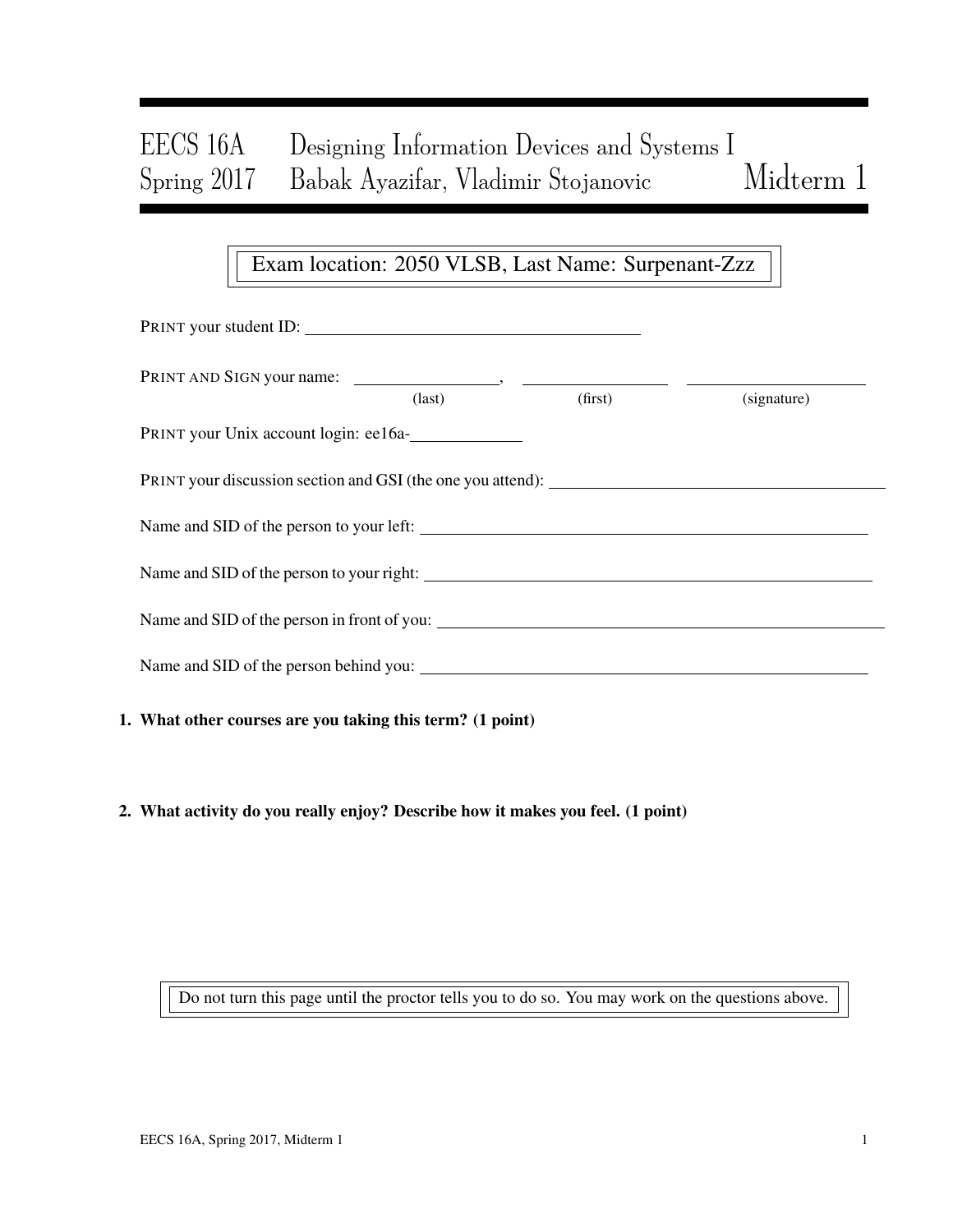#### 3. Mechanical Basis (8 points)

(a) (3 points) Let vectors  $\vec{v}_1$ ,  $\vec{v}_2$ ,  $\vec{v}_3 \in \mathbb{R}^4$ :

$$
\vec{\nu}_1=\begin{bmatrix}1\\2\\3\\0\end{bmatrix},\vec{\nu}_2=\begin{bmatrix}1\\0\\0\\1\end{bmatrix},\vec{\nu}_3=\begin{bmatrix}2\\0\\3\\3\\0\end{bmatrix}
$$

Can the set of vectors  $\{\vec{v}_1, \vec{v}_2, \vec{v}_3\}$  form a basis for the vector space  $\mathbb{R}^4$ ? Justify your answer.

(b) (5 points) Let 
$$
\vec{x} = \begin{bmatrix} 3 \\ 5 \\ 4 \end{bmatrix}
$$
. Given a new set of vectors in  $\mathbb{R}^3$ :  

$$
\vec{v}_1 = \begin{bmatrix} 1 \\ 3 \\ 0 \end{bmatrix}, \vec{v}_2 = \begin{bmatrix} 0 \\ 1 \\ 1 \end{bmatrix}, \vec{v}_3 = \begin{bmatrix} 2 \\ 7 \\ 1 \end{bmatrix}, \vec{v}_4 = \begin{bmatrix} 2 \\ 0 \\ 2 \end{bmatrix}, \vec{v}_5 = \begin{bmatrix} 1 \\ 6 \\ 3 \end{bmatrix}
$$

Can the set of vectors  $\{\vec{v}_1, \vec{v}_2, \vec{v}_3, \vec{v}_4, \vec{v}_5\}$  be a basis for  $\mathbb{R}^3$ ? If so, express  $\vec{x}$  as a linear combination of the basis vectors. Otherwise, choose a new basis using  $\vec{v}_1$ ,  $\vec{v}_2$  and any number of additional vectors in the set, then express  $\vec{x}$  as a linear combination of the newly constructed basis vectors.

1  $\mathbb{I}$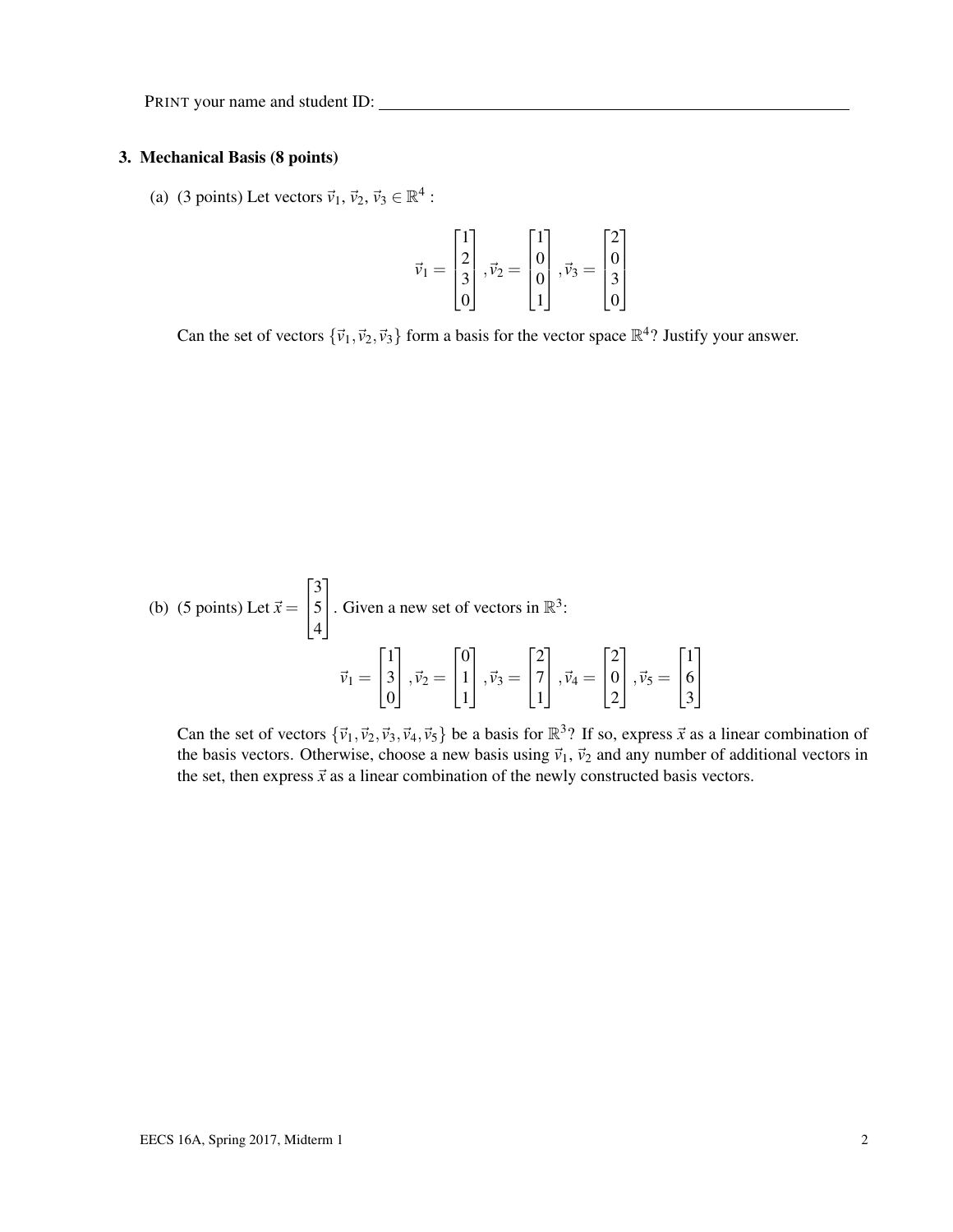## 4. Eigenvectors (10 points)

(a) (5 points) Find the eigenvectors and associated eigenvalues of M in terms of *a* and *b*.

$$
\mathbf{M} = \begin{bmatrix} 1 & a \\ 0 & b \end{bmatrix}
$$

(b) (5 points) Let 
$$
\mathbf{A} = \begin{bmatrix} 1 & 4 \\ 0 & 2 \end{bmatrix}
$$
,  $\mathbf{B} = \begin{bmatrix} 1 & -2 \\ 0 & 0.5 \end{bmatrix}$ ,  $\vec{v} = \begin{bmatrix} 4 \\ 1 \end{bmatrix}$ . Evaluate  $\mathbf{A}^{203} \mathbf{B}^{199} \vec{v}$ .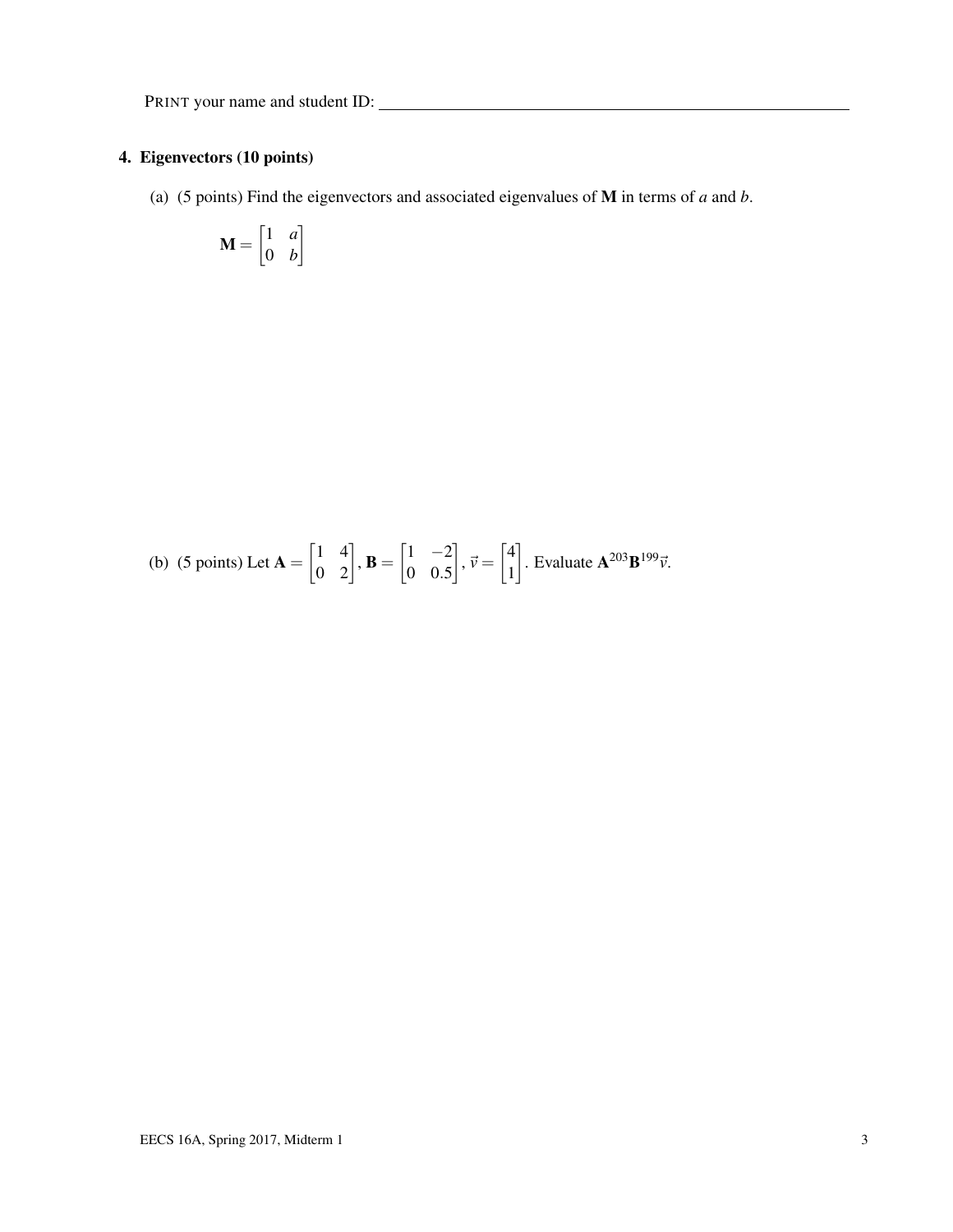## 5. Eigenvalue Proof (10 points)

For two square matrices **A** and **B**, show that **AB** has the same eigenvalues as **BA**. *Hint: Show that if AB or BA has an eigenvalue* λ*, then the other one has the same eigenvalue.*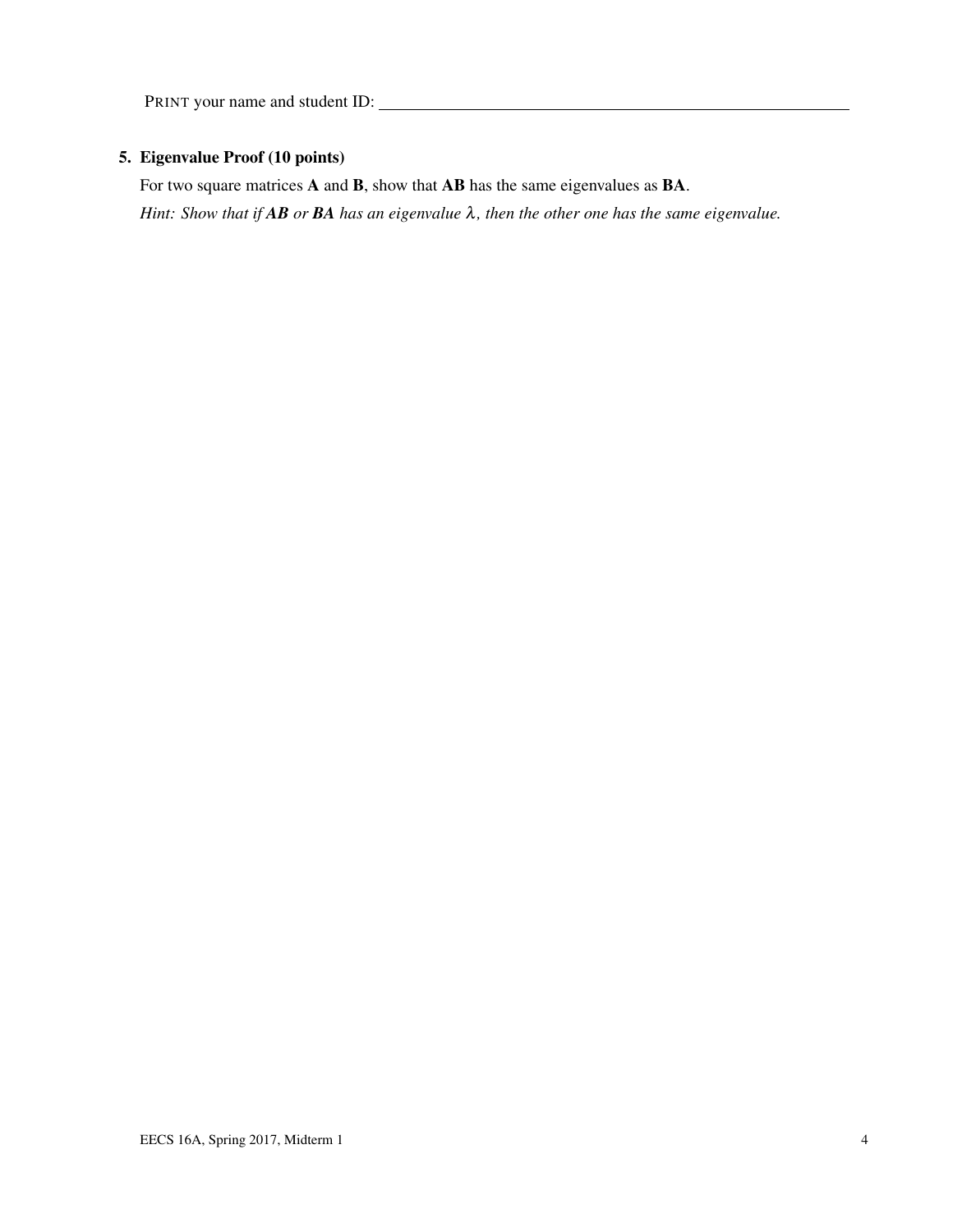#### 6. Wall Shadows (15 points)

Oh no, someone decided to build a wall between you and your favorite neighbor! They built a huge complicated 3D structure that you cannot fully see. However, you can observe the shadow cast by this structure.

(a) (5 points) Let's first try to model what the shadow of a 3D object might be. Create a transformation that flattens all components of a vector (vectors in 3D space) onto the *xy*-plane. That is, find a matrix A such that :

$$
\mathbf{A} \begin{bmatrix} a \\ b \\ c \end{bmatrix} = \begin{bmatrix} a \\ b \\ 0 \end{bmatrix}
$$

(b) (5 points) Suppose you wanted to observe the height of the wall. Could you observe it just by seeing the shadow, assuming the shadow is created by the transformation from the matrix above?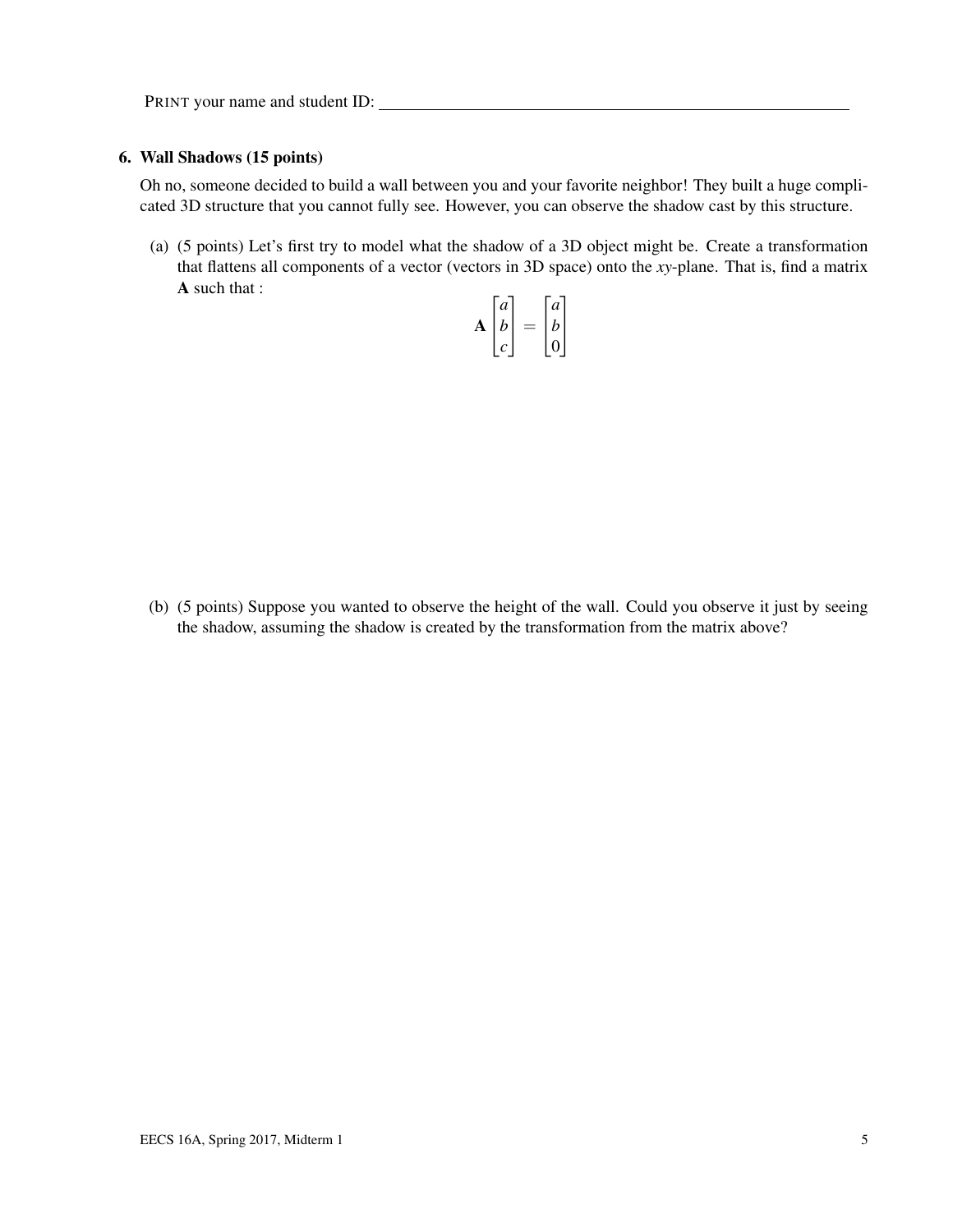(c) (5 points) One of your friends comes along and wonders, if you apply the matrix again, whether you will get any new information. Realizing your matrix is really just a projection, you argue that projecting twice will give you no new information. We will show this generally for any two vectors. To prove this to your friend, show the following:

For any vectors  $\vec{u}$  and  $\vec{v}$ , if  $\vec{x} = proj_{\vec{u}}\vec{v}$  and  $\vec{y} = proj_{\vec{u}}\vec{x}$ , then  $\vec{x} = \vec{y}$ . Recall that the projection of a vector  $\vec{v}$  onto  $\vec{u}$ ,  $proj_{\vec{u}}\vec{v} = \frac{\langle \vec{v}, \vec{u} \rangle}{\|\vec{u}\|^2}$  $\frac{\langle V, \mathcal{U} \rangle}{\|\vec{\mathcal{U}}\|^2} \vec{\mathcal{U}}.$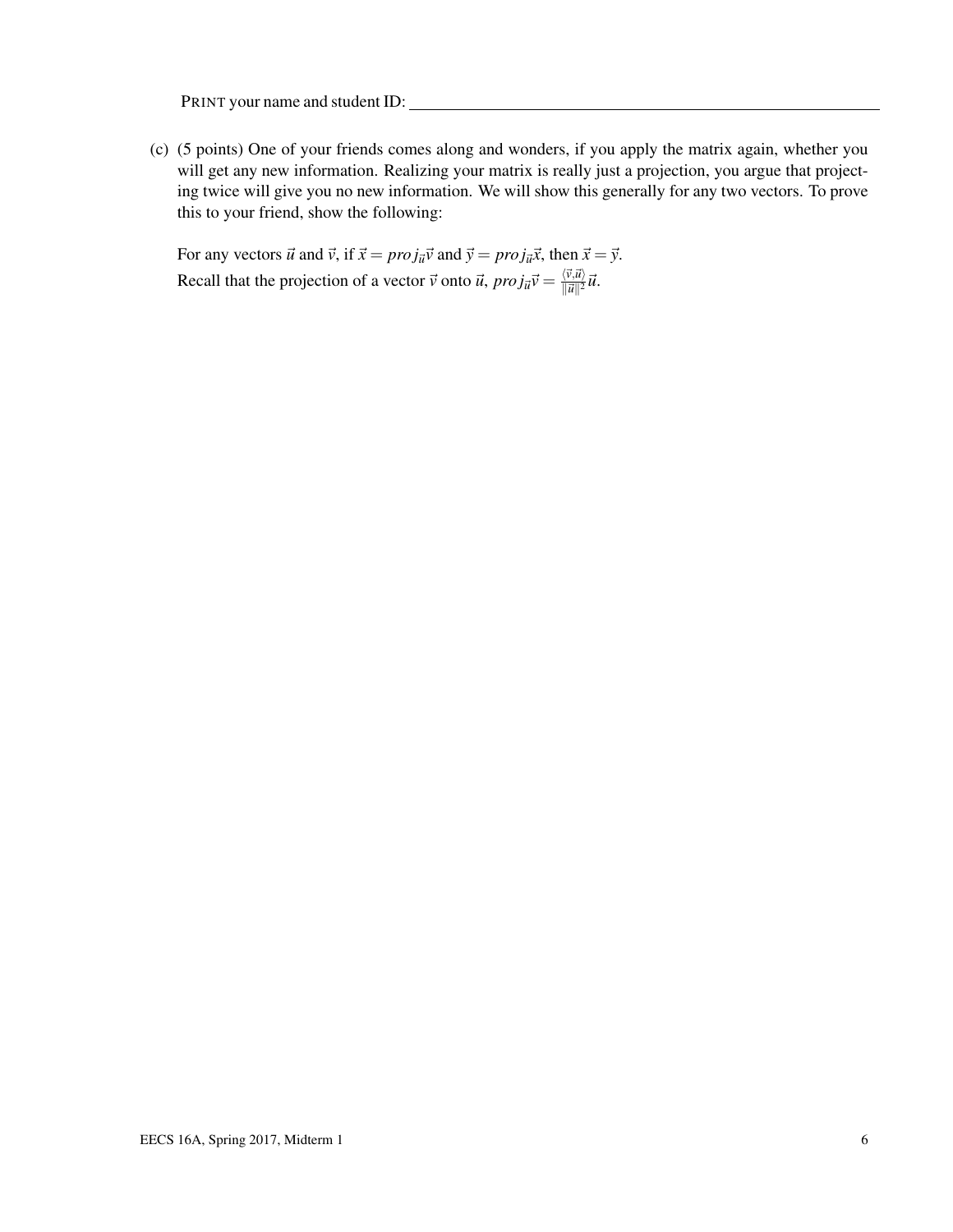#### 7. Structured Illumination (20 points)

In the lab, you acquired images using a single pixel imager and a projector. You did this by successively creating different illumination patterns (masks) and recording the total intensity at the single pixel detector. In this problem, consider a  $3\times3$  illumination grid, where we will use structured light patterns (not just single-pixel masks) to acquire image information.

The 9 pixels, represented by  $x_i$ , have values that are either 0 (no light reflected by the object at that pixel location) or 1 (light is completely reflected by object at that pixel location). For example, if you use your sensor to look at the Campanile, pixels  $x_2$ ,  $x_5$ , and  $x_8$  would reflect light from an illumination source, or for Cory Hall, the bottom two rows would reflect light, as shown in Fig. ??



Figure 1: Campus objects represented with 9 pixels

For this problem, we will try to use just two mask patterns to recognize various objects around campus using our sensor.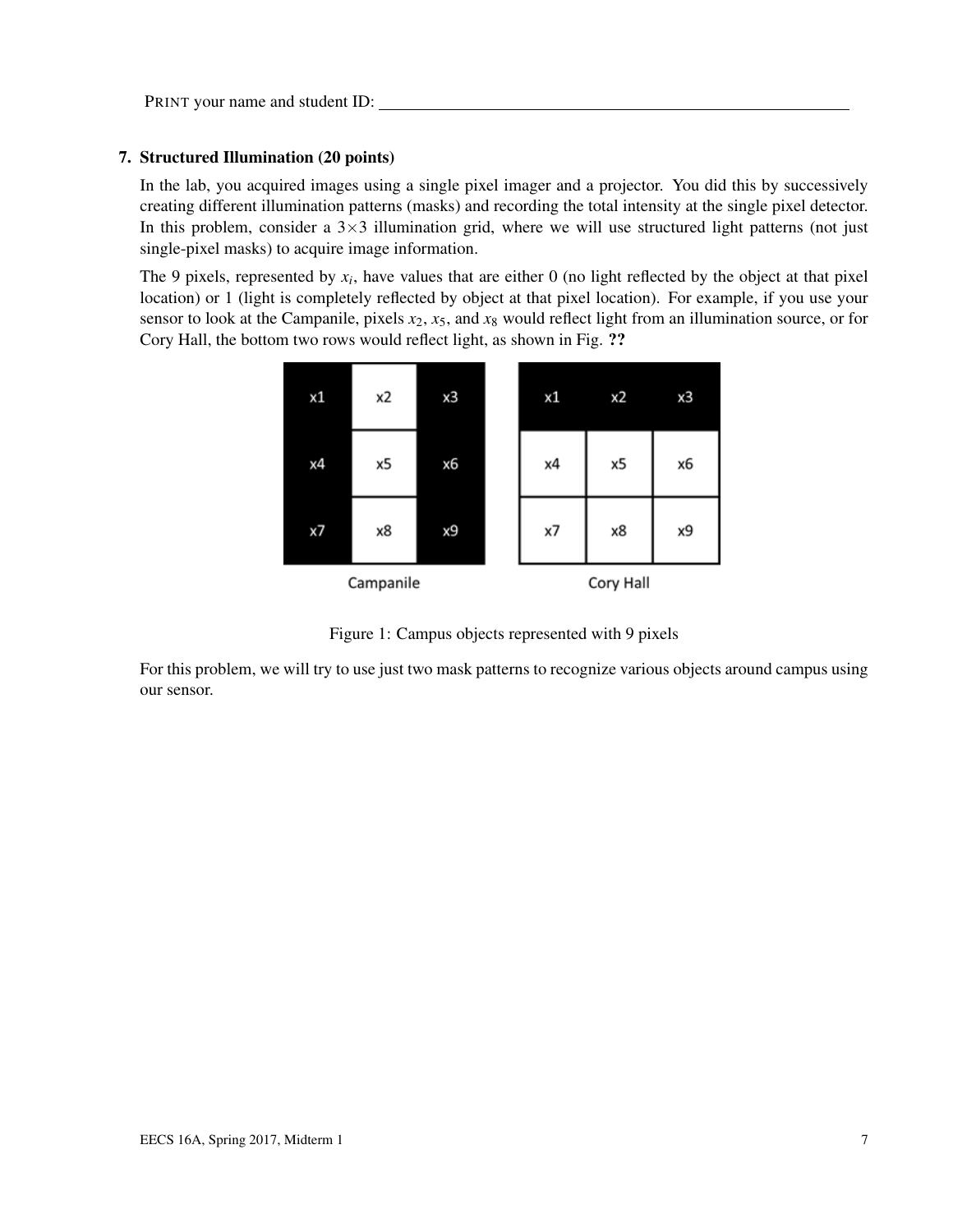

(a) (2 points) For this part, consider the mask patterns shown in Fig. ??.

Figure 2: Two scanning patterns

The value detected at our light sensor for a particular mask pattern is the dot-product of the mask pattern with the 9-pixel representation of the object. Using the two mask patterns in Fig. ??, write down a matrix **K** to transform some image represented by a 9-element vector,  $\vec{x}$ , into a 2-element vector,  $\vec{y}$  (**K** $\vec{x} = \vec{y}$ ).

(b) (2 points) The objects we will image first are 9-pixel representations of the Campanile and Cory Hall, shown in Fig. ??. Write down two vectors,  $\vec{x}_{campanile}$  and  $\vec{x}_{cory}$  that represent the image data shown in Fig. ??, using 0 for dark pixels and 1 for light pixels.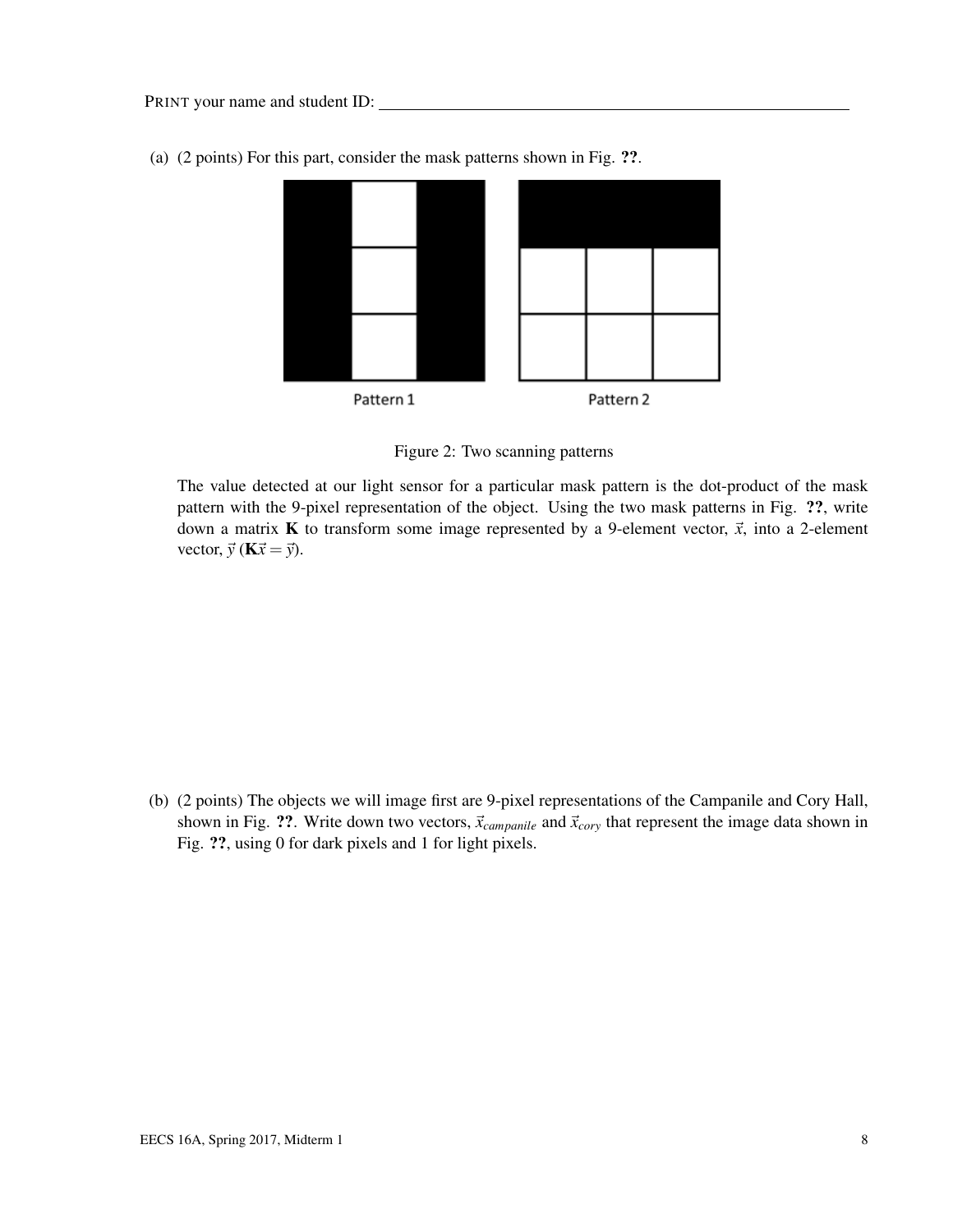(c) (2 points) Use the **K** matrix from part a) to transform  $\vec{x}_{campanial}$  and  $\vec{x}_{cory}$  into 2-element vectors,  $\vec{y}_{example}$  and  $\vec{y}_{corr}$ . (That is, compute  $K\vec{x}_{example} = \vec{y}_{example}$  and  $K\vec{x}_{corr} = \vec{y}_{corr}$ .)

(d) (4 points) Based on your results in part c), how would you use the elements of your output vector  $\vec{y}$  to distinguish between the Campanile and Cory Hall?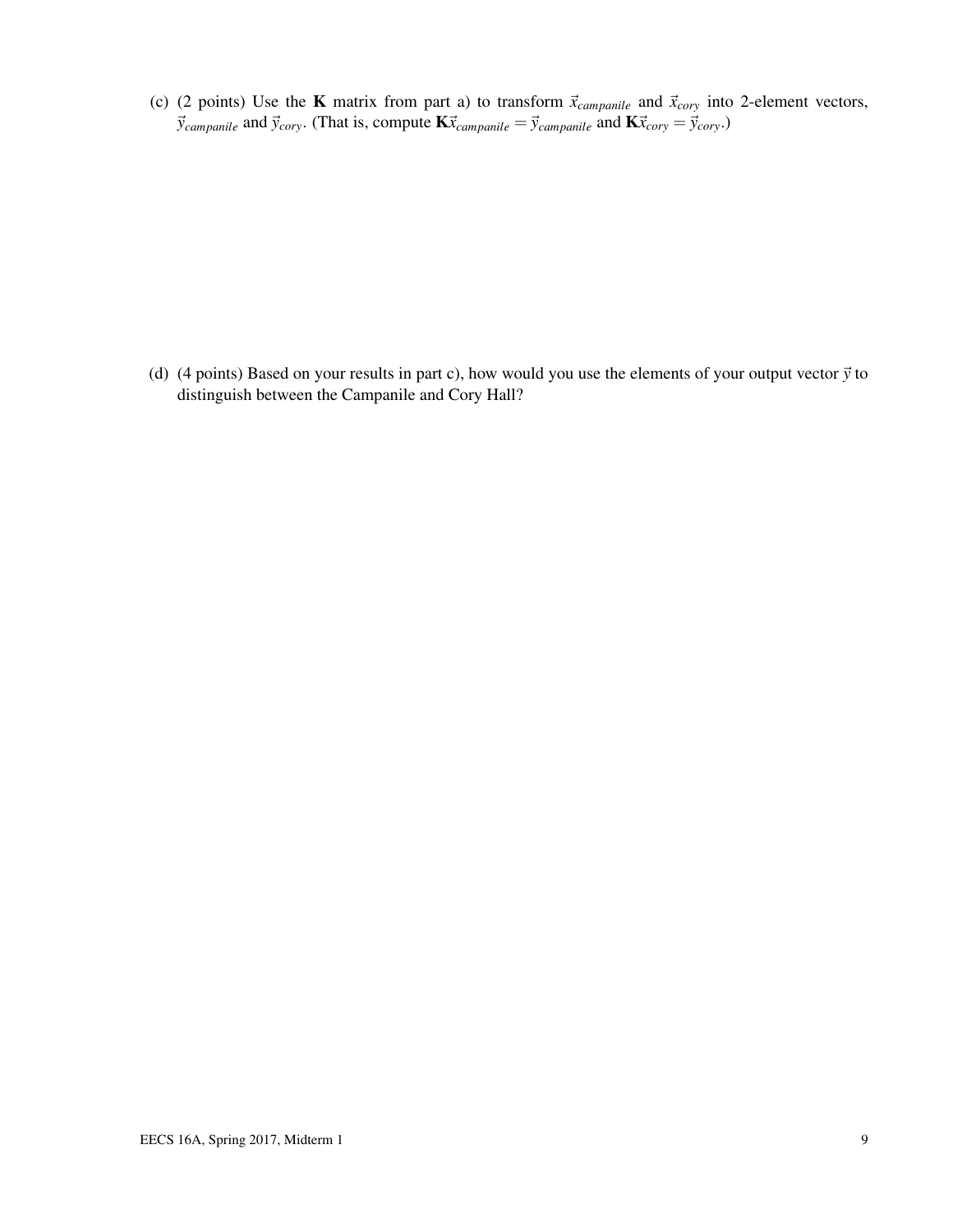(e) (2 points) Now, let's consider using this method to look at other objects, like Sather Gate (arch-shaped) and the Greek Theater (bowl-shaped), which are represented in Fig. ??.



Figure 3: Sather Gate and the Greek Theater represented by 9 pixels

Write down  $\vec{x}$  vectors representing these two objects,  $\vec{x}_{sather}$  and  $\vec{x}_{greek}$ , and compute the output vectors  $\vec{y}_{\text{sather}}$  and  $\vec{y}_{\text{greek}}$  using the same mask patterns from Fig. ??.

(f) (4 points) Can you use the outputs you computed in the previous part,  $\vec{y}_{\text{sather}}$  and  $\vec{y}_{\text{greek}}$ , to distinguish between Sather Gate and the Greek Theater? Why or why not?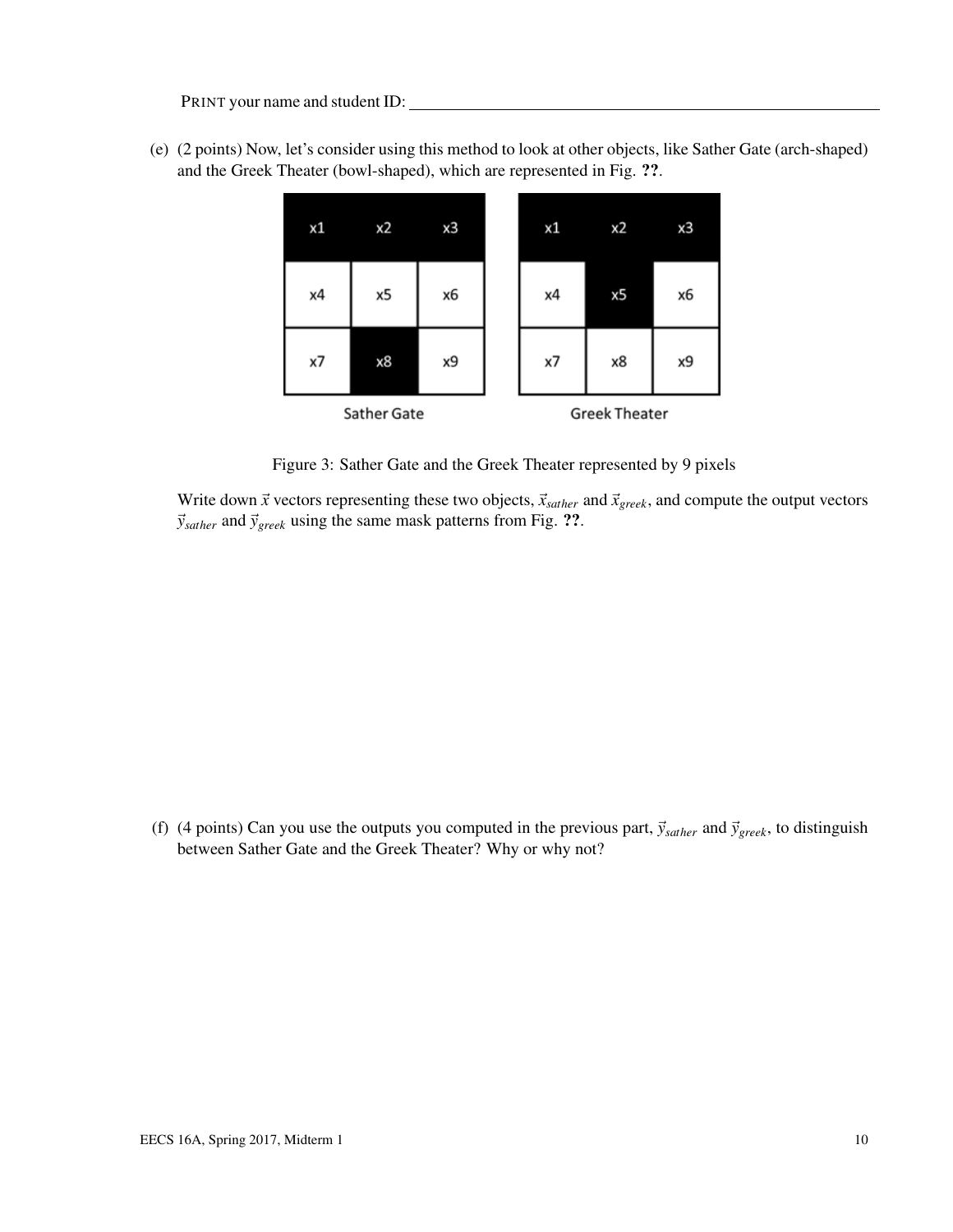(g) (2 points) The difference between the Sather and Greek objects are the pixels  $x_5$  and  $x_8$ . When we generate the vector,  $\vec{y}$ , the 5th and 8th elements of  $\vec{x}$  select the 5th or 8th column of **K**. In terms of linear independence, what is the relationship between the 5th and 8th column of K?

(h) (2 points) You want to be able to distinguish all four objects with just two mask patterns, so you try one more thing: turning your illumination source 90° clockwise. This makes the new mask patterns shown in Fig. ??.



Figure 4: Two scanning patterns, rotated by 90◦

Write down the new matrix,  $\mathbf{K}_{90}$ , representing the new mask patterns. In terms of linear independence, what is the relationship between the 5th and 8th column of  $\mathbf{K}_{90}$ ? Use this knowledge to say whether or not you'll be able to distinguish between Sather Gate and the Greek Theater.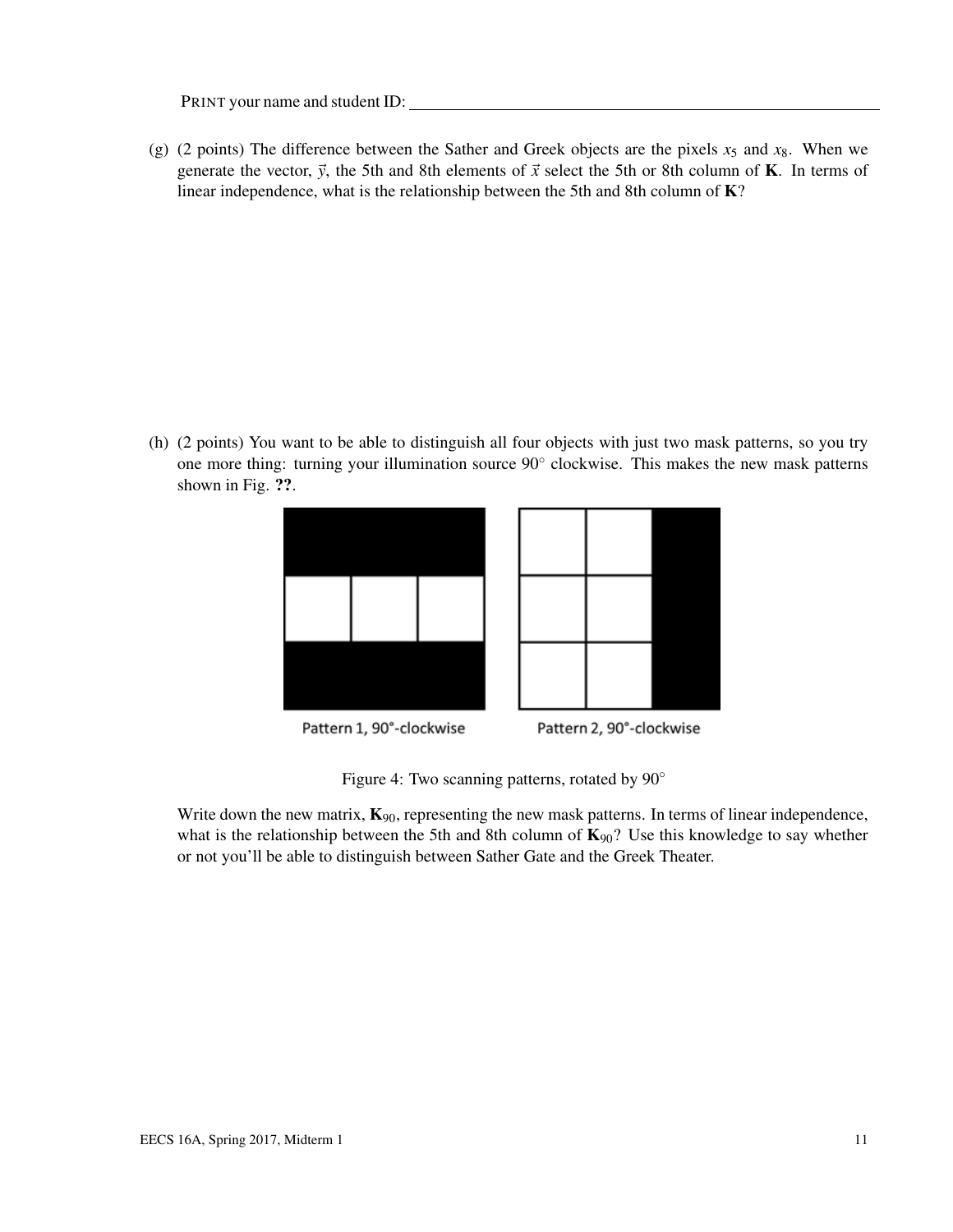#### 8. Reservoirs That Give and Take (15 points)

Consider a network of three water reservoirs *A*, *B*, and *C*. At the end of each day water transfers among the reservoirs according to the directed graph shown below.



The parameters *a*, *b*, and *c*—which label the self-loops—denote the *fractions* of the water in reservoirs *A*, *B*, and *C*, respectively, that stay in the same reservoir at the end of each day *n*. The parameters *d*, *e*, and *f* denote the fractions of the reservoir contents that transfer to adjacent reservoirs at the end of each day, according to the directed graph above.

Assume that the reservoir system is conservative—no water enters or leaves the system, which means that the total water in the network is constant. Accordingly, *for each node*, the weights on its self-loop and its two outgoing edges sum to 1; for example, for Node *A*, we have

$$
a+d+f=1,
$$

and similar equations hold for the other nodes. Moreover, assume that all the edge weights are positive numbers—that is,

$$
0 < a, b, c, d, e, f < 1.
$$

The state evolution equation governing the water flow dynamics in the reservoir system is given by  $s[n+1] =$ A *s*[*n*], where the 3 × 3 matrix A is the state transition matrix, and  $s[n] = \begin{bmatrix} s_A[n] & s_B[n] & s_C[n] \end{bmatrix}^T \in \mathbb{R}^3$  is the nonnegative state vector that shows the water distribution among the three reservoirs at the end of Day *n*, as fractions of the total water in the network.

In particular,  $s[n] \geq 0$  for all  $n = 0, 1, 2, \ldots$ , where the symbol  $\succeq$  denotes componentwise inequality. Since the state vector represents the fractional distribution of water in the network, we have

$$
\vec{1}^T s[n] = \begin{bmatrix} 1 & 1 & 1 \end{bmatrix} \begin{bmatrix} s_A[n] \\ s_B[n] \\ s_C[n] \end{bmatrix} = s_A[n] + s_B[n] + s_C[n] = 1 \quad \forall n = 0, 1, 2, ....
$$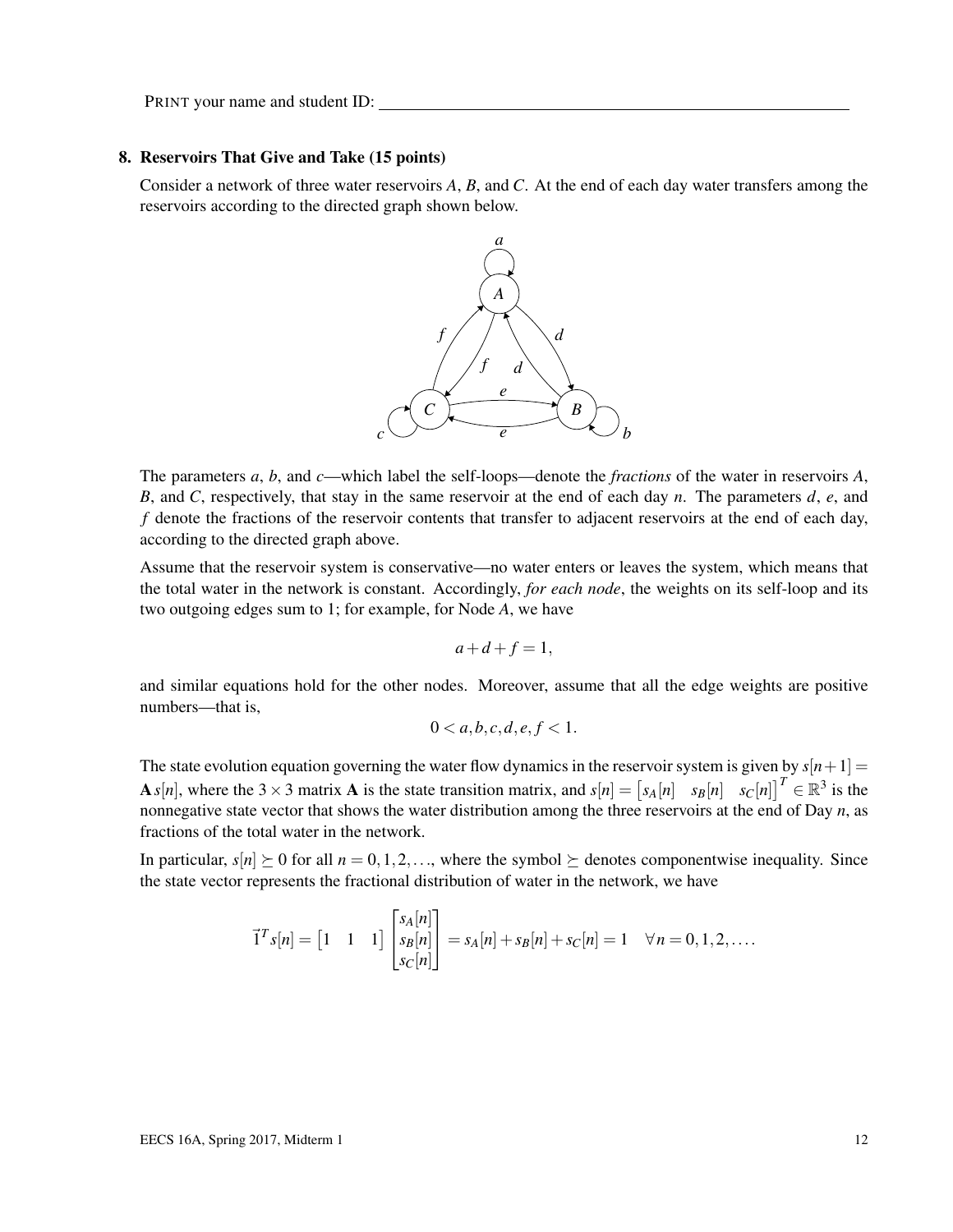(a) (5 points) Determine the state transition matrix A.

(b) (5 points) Determine *s* ∗ , equilibrium state—that is, a state for which the following is true :

$$
s[n+1] = s[n] = s^*
$$

(c) (5 points) Suppose the state transition matrix for the network is given by

$$
\mathbf{A} = \begin{bmatrix} 1/4 & 2/4 & 2/4 \\ 2/4 & 1/4 & 2/4 \\ 2/4 & 2/4 & 1/4 \end{bmatrix}.
$$

Is it possible to determine the state  $s[n]$  from the subsequent state  $s[n+1]$ ? Provide a reasonably concise, yet clear and convincing explanation to justify your answer. You're NOT asked to compute  $s[n]$  from  $s[n+1]$  explicitly, but rather to assert, with justification, whether it is possible to do so.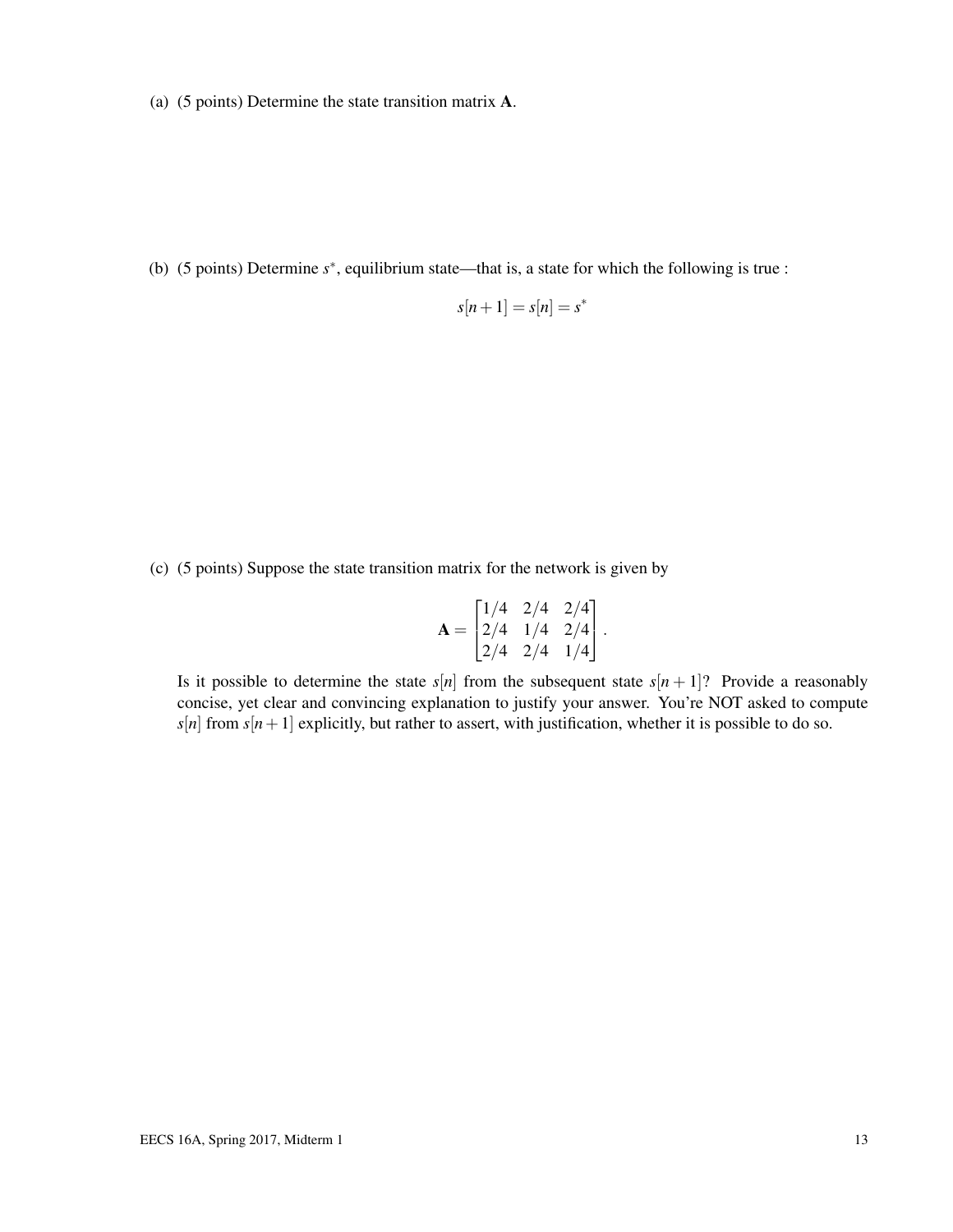## 9. Eigenvalues of Transition Matrices (15 points)

(a) (5 points) Show that a square matrix **A** and its transpose  $A<sup>T</sup>$  have the same eigenvalues.

(b) (5 points) Let a square matrix A have rows which sum to one. Show that the vector  $\vert$ . . . 1 is an eigenvector of A and find its corresponding eigenvalue.

 $\sqrt{ }$ 

1

1